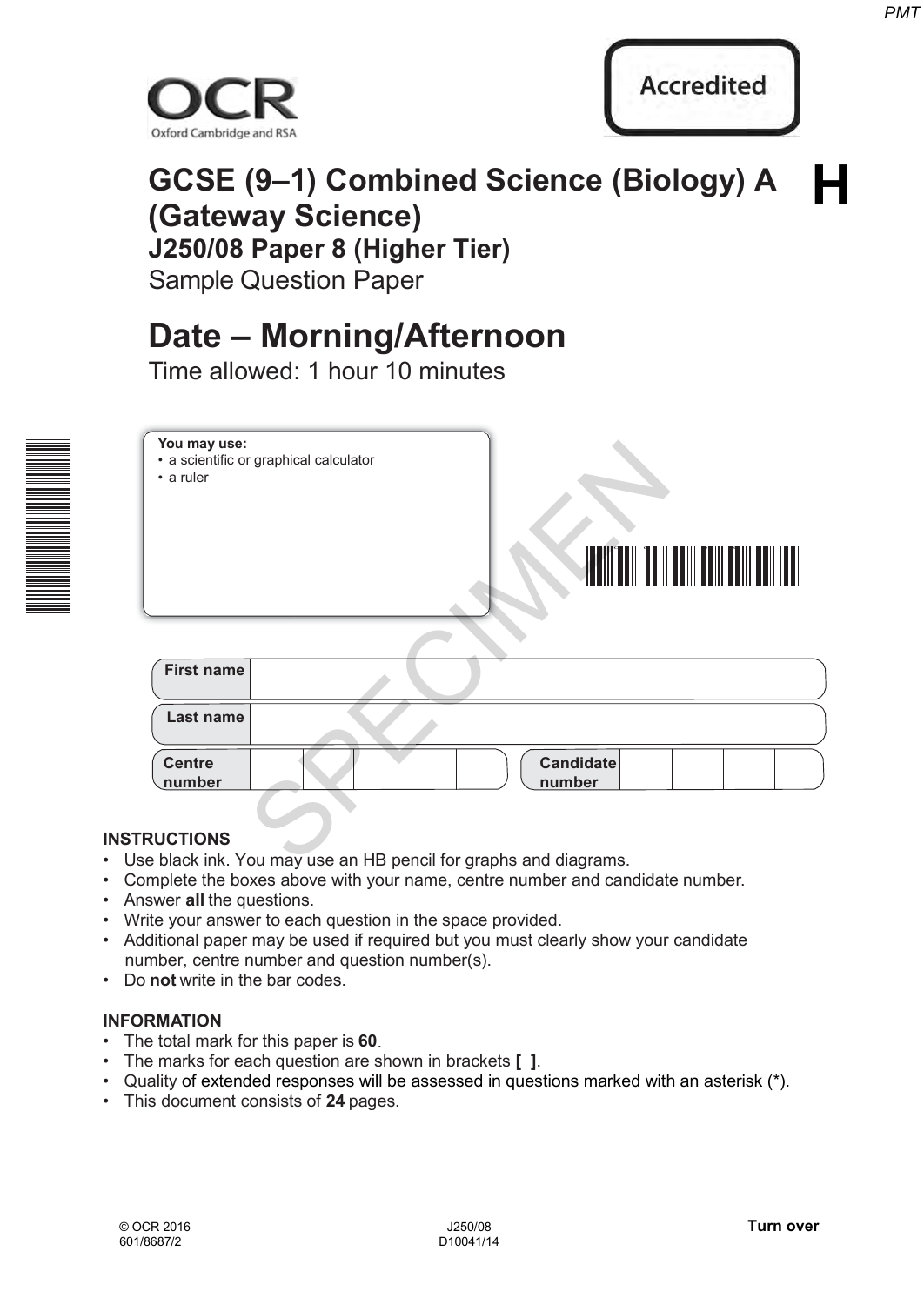#### **SECTION A**

You should spend a maximum of 20 minutes on this section.

Answer **all** the questions.

**1** Scientists recorded the birth weights of some babies.

They also recorded how many cigarettes each baby's mother smoked each day.

The results are shown on the graph.



Which of these statements is true?

- **A** All mothers who smoke 12 cigarettes a day will have babies that weigh 2 kg.
- **B** Birth weight increases as the number of cigarettes smoked increases.
- **C** The data only represents a small percentage of births per year.
- **D** The trend in the data shows a positive correlation.

Your answer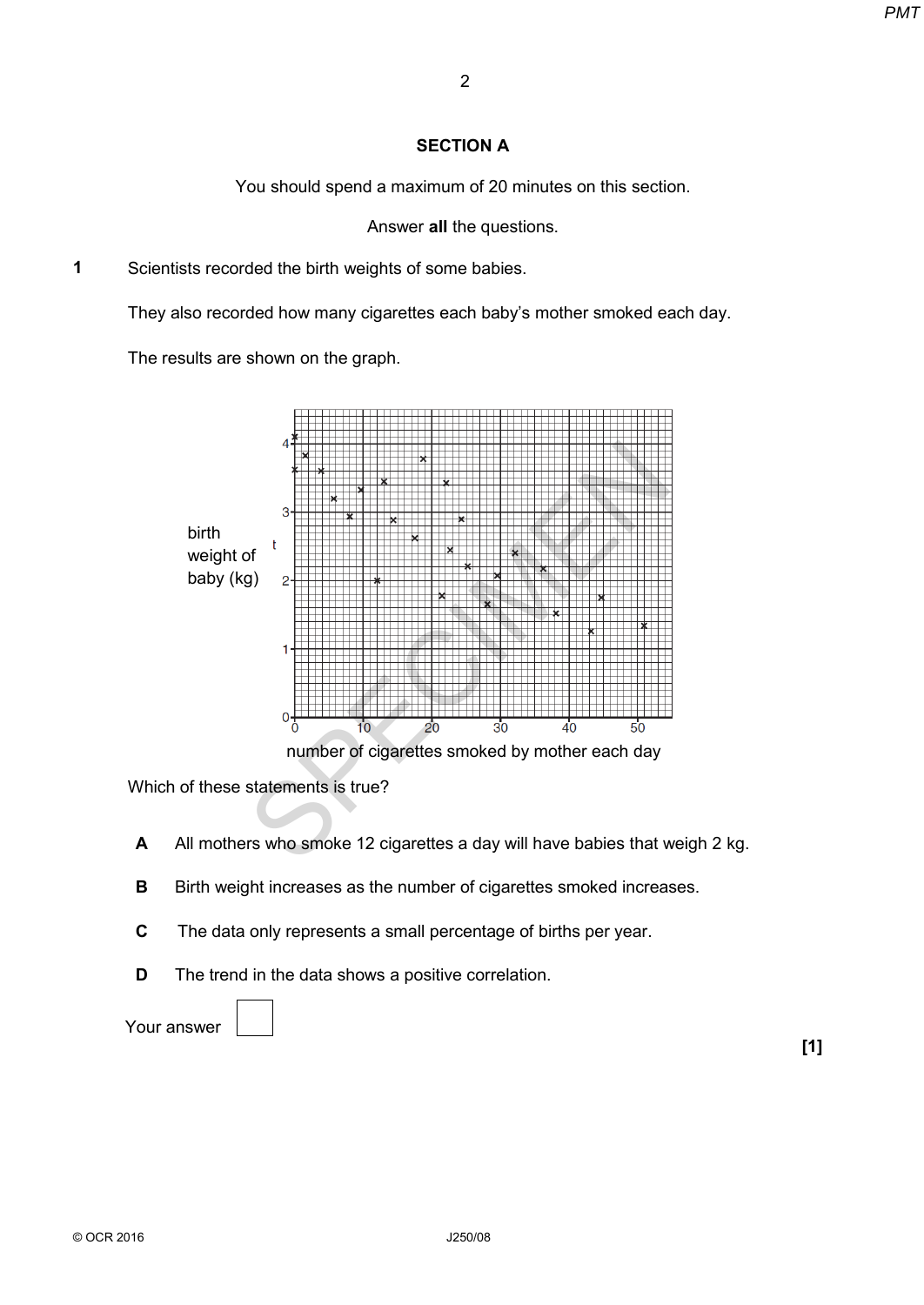**2** The number of daisies on a school field is investigated.

A square frame is used to count the number of daises in six different areas of the field.

The table shows the results.

|                                            |                                                                            | PM <sub>1</sub> |
|--------------------------------------------|----------------------------------------------------------------------------|-----------------|
|                                            | $\sqrt{3}$                                                                 |                 |
| daisies on a school field is investigated. |                                                                            |                 |
|                                            | is used to count the number of daises in six different areas of the field. |                 |
| s the results.                             |                                                                            |                 |
| frame                                      | number of daisies counted<br>in each square                                |                 |
| $\mathbf 1$                                | $10$                                                                       |                 |
| $\overline{2}$                             | 22                                                                         |                 |
| $\mathfrak{S}$                             | 14                                                                         |                 |
| $\overline{\mathbf{4}}$                    | $\overline{7}$                                                             |                 |
| 5                                          | 12                                                                         |                 |
| $\,6$                                      | 7                                                                          |                 |
| mean                                       |                                                                            |                 |
| ean number of daises.                      |                                                                            |                 |
|                                            |                                                                            |                 |
|                                            |                                                                            |                 |
|                                            |                                                                            |                 |
|                                            |                                                                            |                 |
|                                            |                                                                            | $[1]$           |
|                                            |                                                                            |                 |
|                                            |                                                                            |                 |

Calculate the **mean** number of daises.

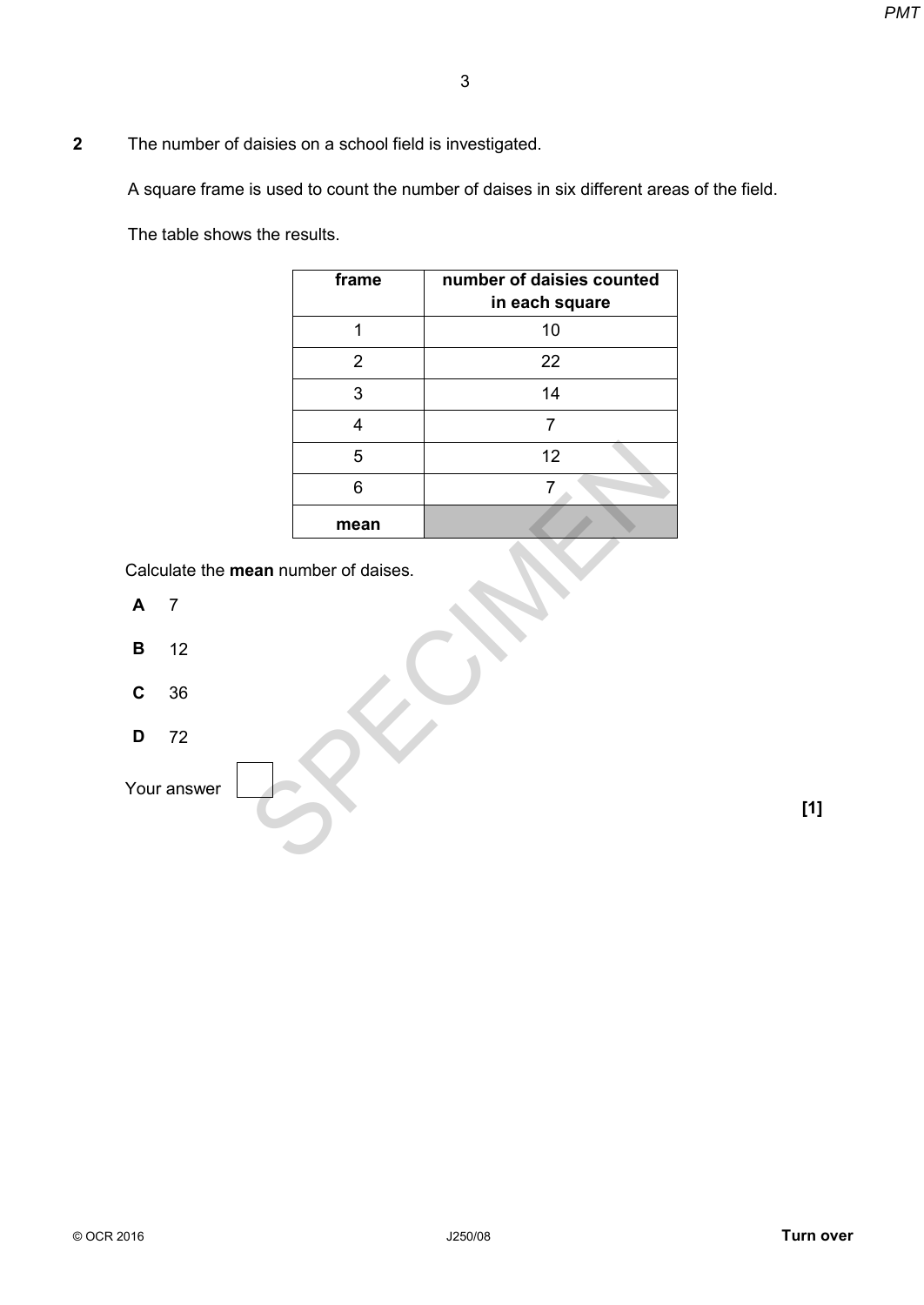**3** Look at the diagram of the nitrogen cycle.



Which statement explains why large numbers of **denitrifying bacteria** in the soil results in poor plant growth?

- **A** Denitrifying bacteria convert nitrates into nitrogen.
- **B** Denitrifying bacteria produce ammonium compounds.
- **C** Denitrifying bacteria produce nitrates needed for growth.
- **D** Denitrifying bacteria release nitrates into the soil.

Your answer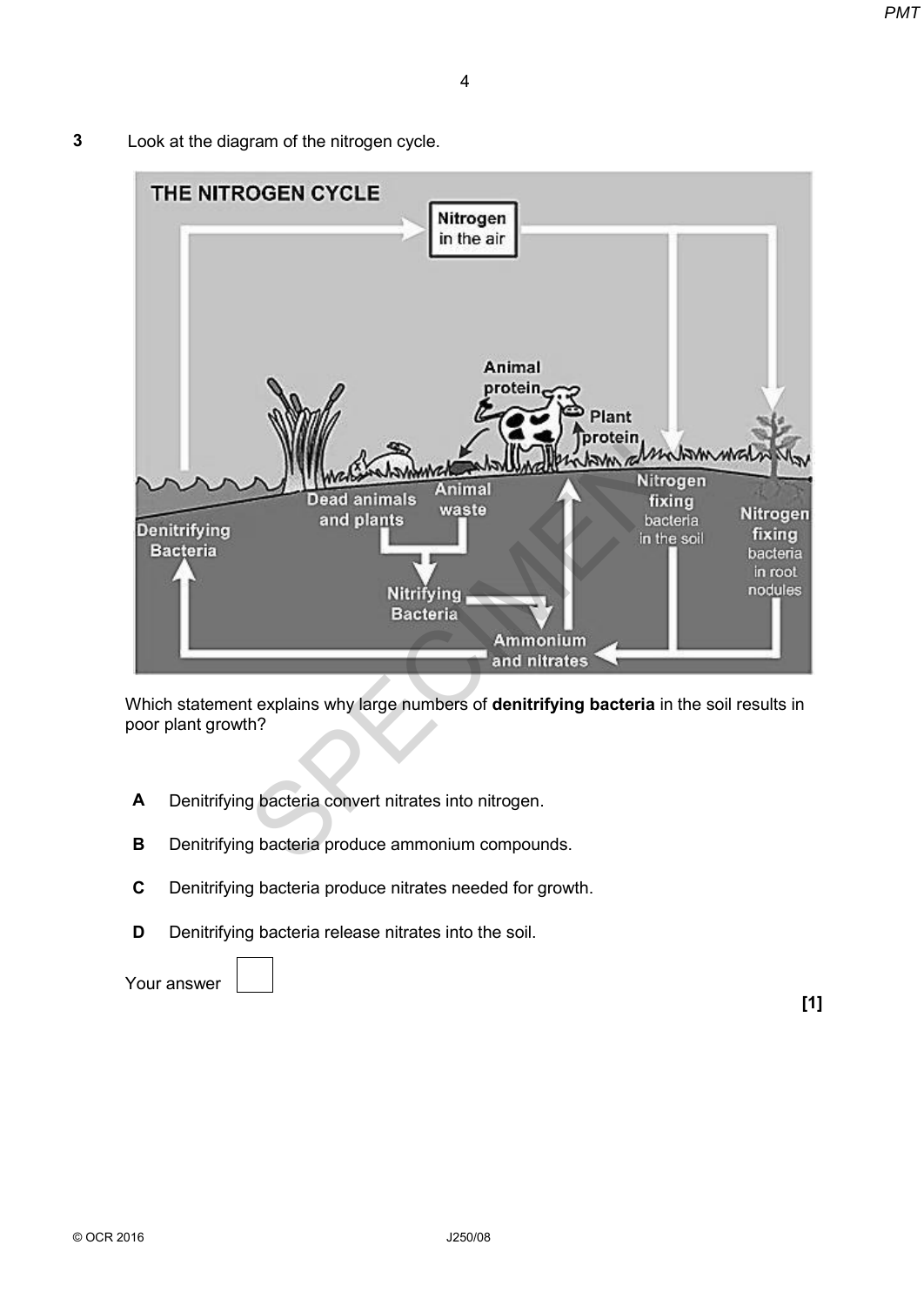| 4 | Which statement best describes an ecosystem? |
|---|----------------------------------------------|
|---|----------------------------------------------|

- **A** A community of organisms and the abiotic factors affecting them.
- **B** A group of organisms of the same species living together in the same habitat.
- **C** The position occupied by an organism within a community.
- **D** The total population of organisms living in a habitat.
- Your answer
- **5** Which of the following is the best way to **estimate** the population of mammals in a habitat? PMT<br>
In the describes an ecosystem?<br>
In the describes and the abiotic factors affecting them.<br>
In the same species living together in the same habitat.<br>
It occupied by an organisms living in a habitat.<br>
IT powing is the be
	- **A** count individuals seen in 1  $m^2$  of habitat use
	- **B** use pitfall traps to collect all the animals
	- **C** the method of capture-recapture
	- **D** use the method of random sampling

Your answer

**6** Huntington's disorder is caused by a dominant allele (H).

John has a 75% chance of inheriting the disorder.

This is based on the genotypes of his parents.

Which of the following combinations could be the genotype of his parents?

- **A** HH x Hh
- **B** Hh x hh
- **C** Hh x Hh
- **D** HH x hh

**[1]**

**[1]**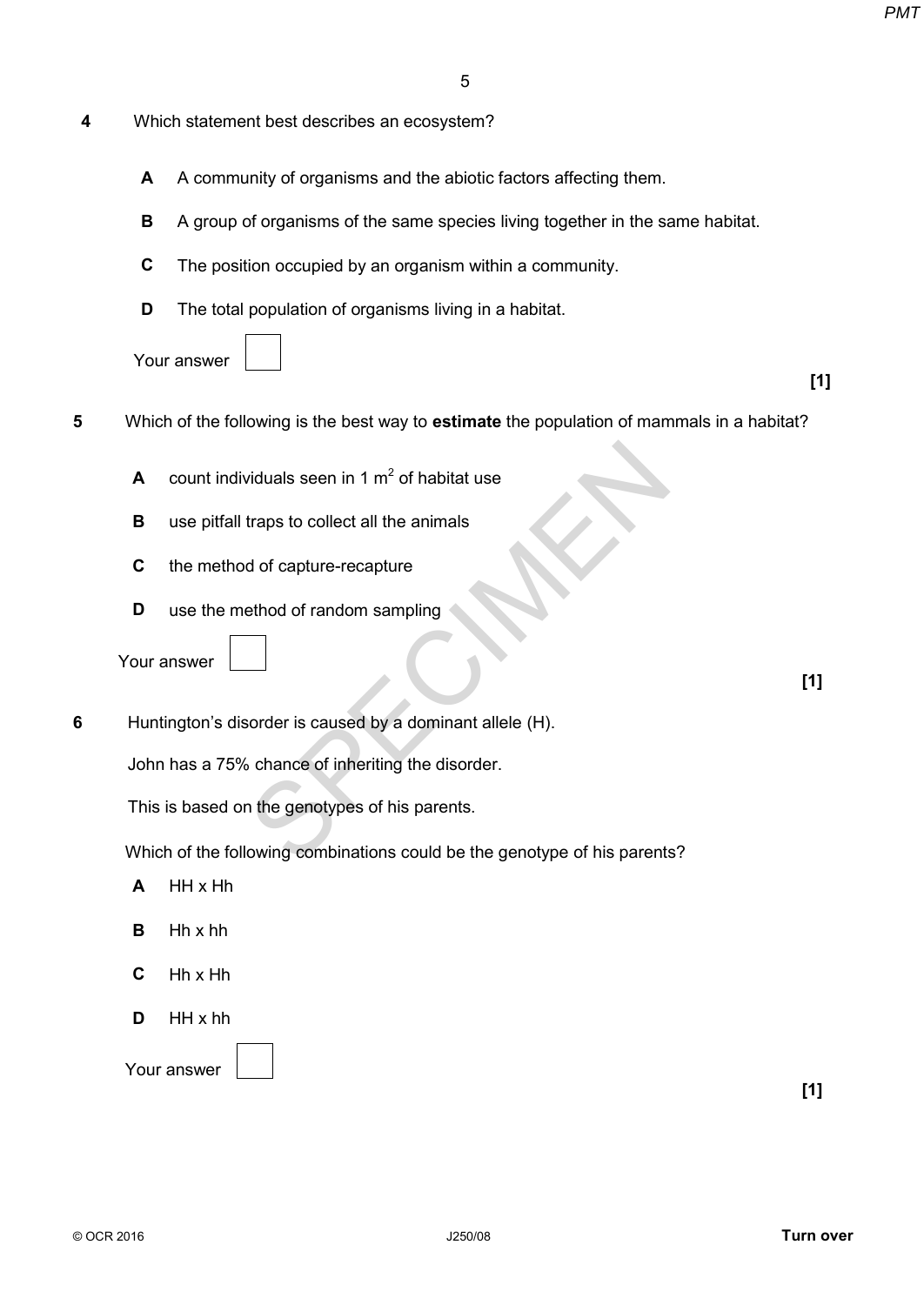- **7** Which of the following uses DNA sequencing to obtain information about an organism's evolutionary relationships? PMT<br>
6<br>
Iowing uses DNA sequencing to obtain information about an organism's<br>
assification<br>
pring<br>
us test cross<br>
phylogenetics<br> **Phylogenetics**<br> **PMT**<br>
sometimes tested using a double blind trial.<br> **F11**<br>
sometimes tested
	- **A** artificial classification
	- **B** gene mapping
	- **C** homozygous test cross
	- **D** molecular phylogenetics

Your answer

**[1]**

**8** New drugs are sometimes tested using a double blind trial.

Which statement describes a double blind trial?

- **A** All patients are given placebos.
- **B** Patients and their doctors do not know who is getting the new drug.
- **C** Drugs are tested on animals and humans at the same time.
- **D** Some patients are given placebos with the knowledge of their doctor.

Your answer

**[1]**

- **9** What is the advantage of using an electron microscope compared to a light microscope.
	- **A** can be used on living tissue
	- **B** increased resolution
	- **C** inexpensive
	- **D** portable

#### Your answer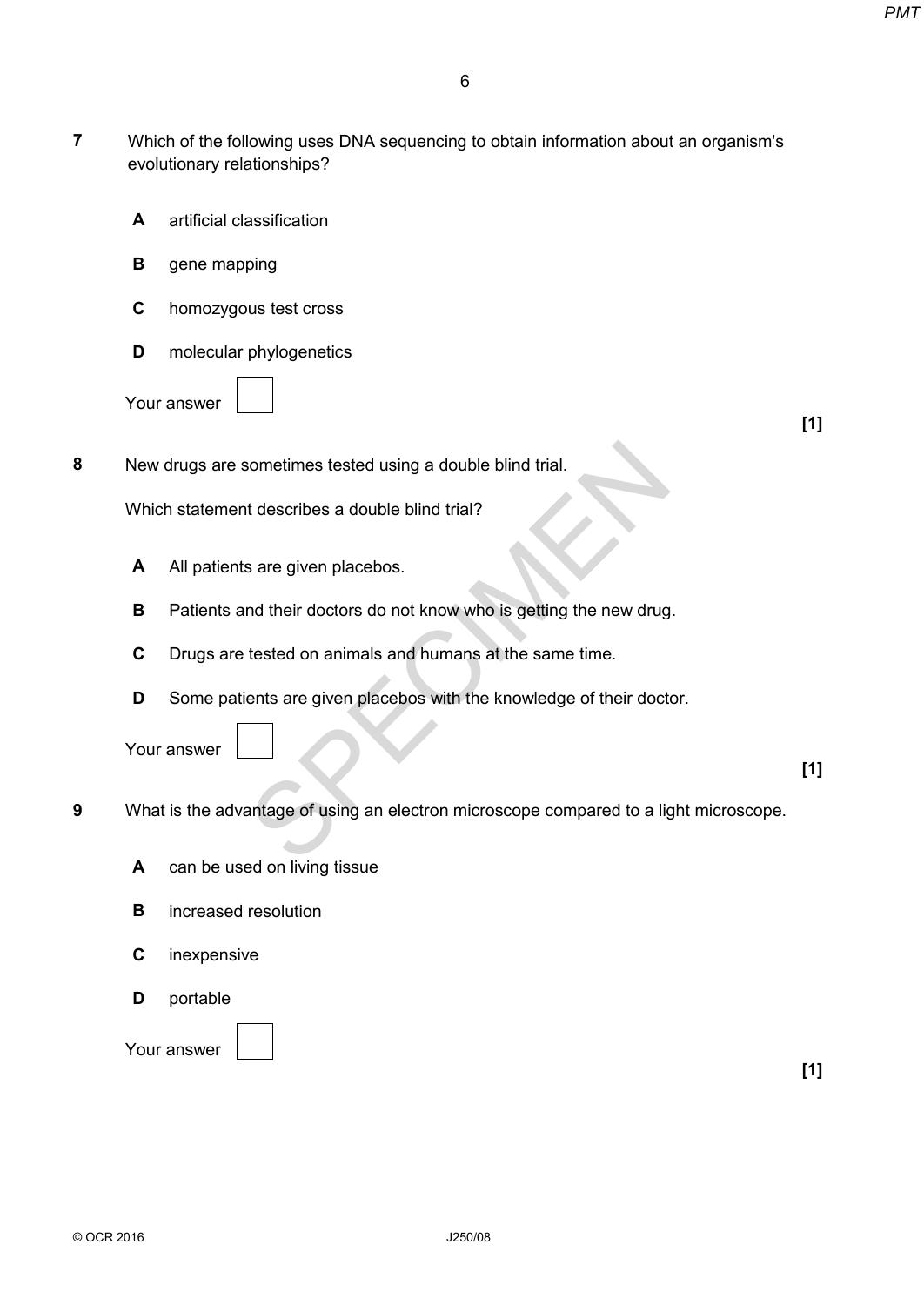**10** In guinea pigs, the allele for black fur is dominant to the allele for white fur. PMT<br>
The allele for black fur is dominant to the allele for white fur.<br>
ack male guinea pigs and two female guinea pigs.<br>
mate his guinea pigs.<br>
are offspring to be black and half to be white.<br>
X male Bb<br>
X male BB<br>
X male

Fred has two black male guinea pigs and two female guinea pigs.

Fred decides to mate his guinea pigs.

He wants half the offspring to be black and half to be white.

Which cross would result in half the offspring to be black, and half to be white?

- **A** female bb x male Bb
- **B** female Bb x male Bb
- **C** female bb x male BB
- **D** female BB x male Bb

Your answer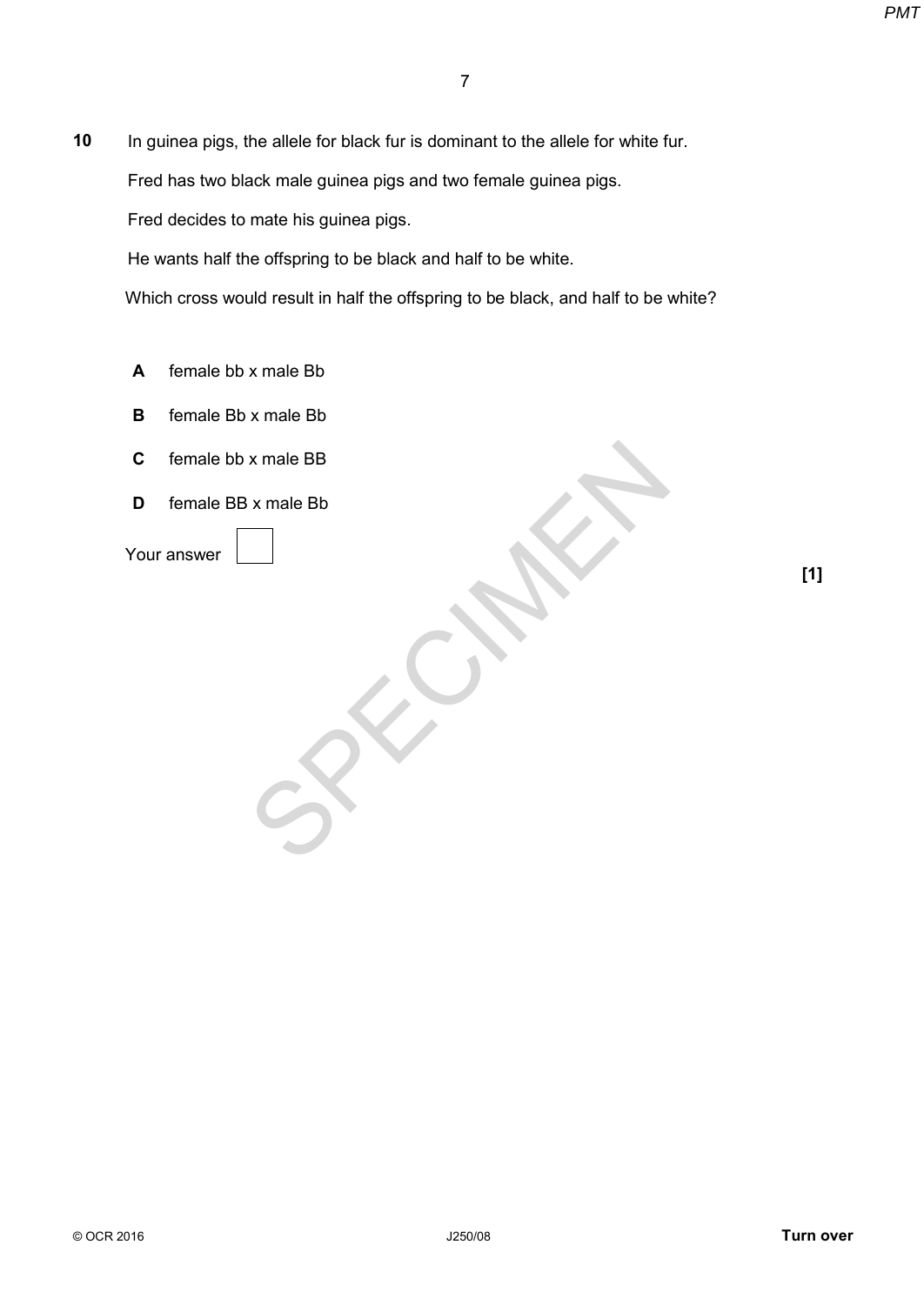#### **BLANK PAGE**

**PLEASE TURN OVER FOR THE NEXT QUESTION**

BLANK PAGE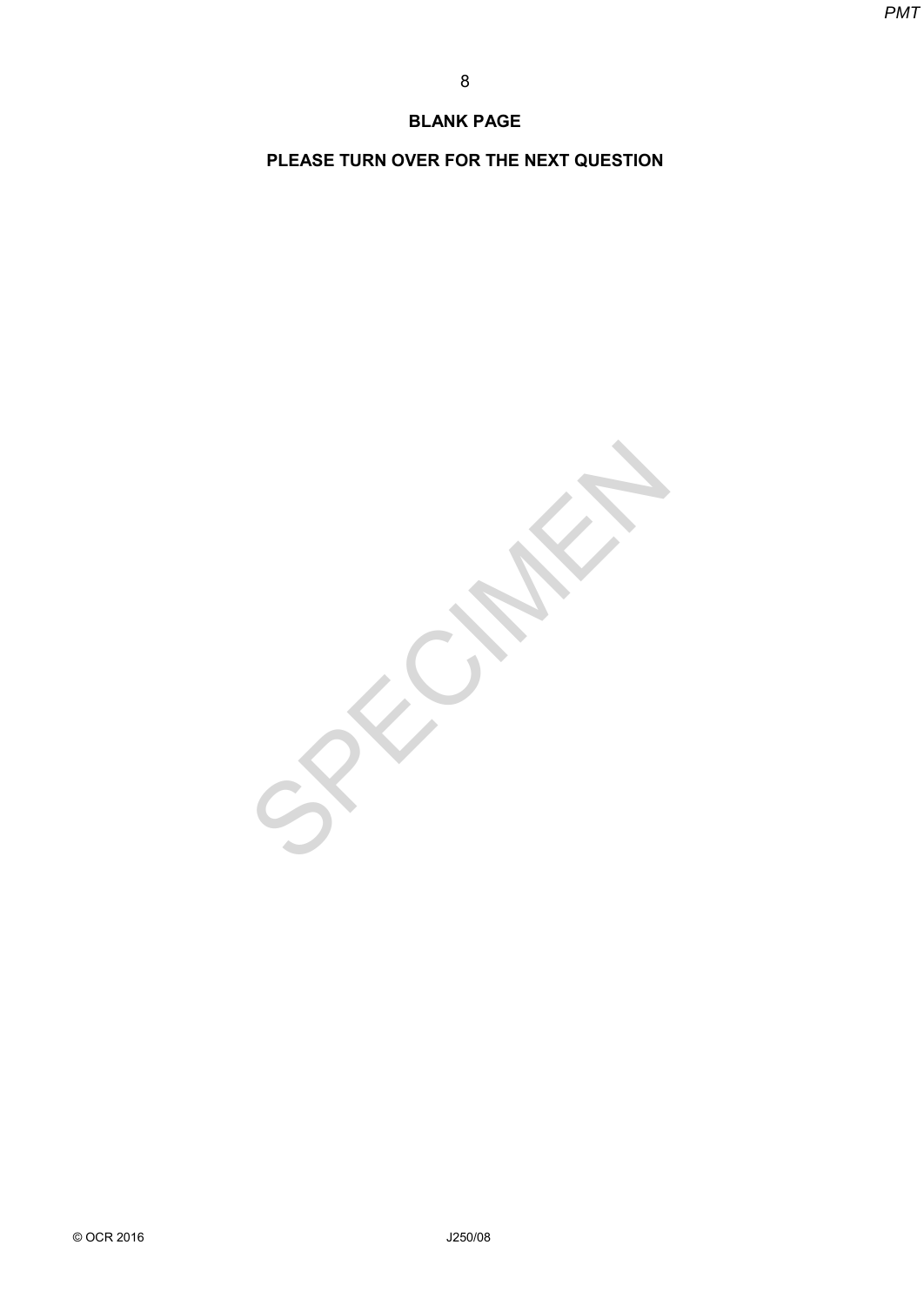#### **SECTION B**

Answer **all** the questions.

**11 (a)** White blood cells produce antibodies.

Describe the role of white blood cells and antibodies in the defence against pathogens.

…………………………………………………………………………………………………………… …………………………………………………………………………………………………………… …………………………………………………………………………………………………………… …………………………………………………………………………………………………………… ……………………………………………………………………………………………………. **[3]** SPECIMEN *PMT*

**(b)** Measles is a disease caused by a pathogen.

The graph shows the number of measles cases in one country between 1950 and 2001.



year

Suggest which year a measles vaccination was introduced to the country.

Explain your answer**.**

…………………………………………………………………………………………………………… . The contract of the contract of the contract of the contract of the contract of the contract of the contract of the contract of the contract of the contract of the contract of the contract of the contract of the contrac ……………………………………………………………………………………………………. **[2]**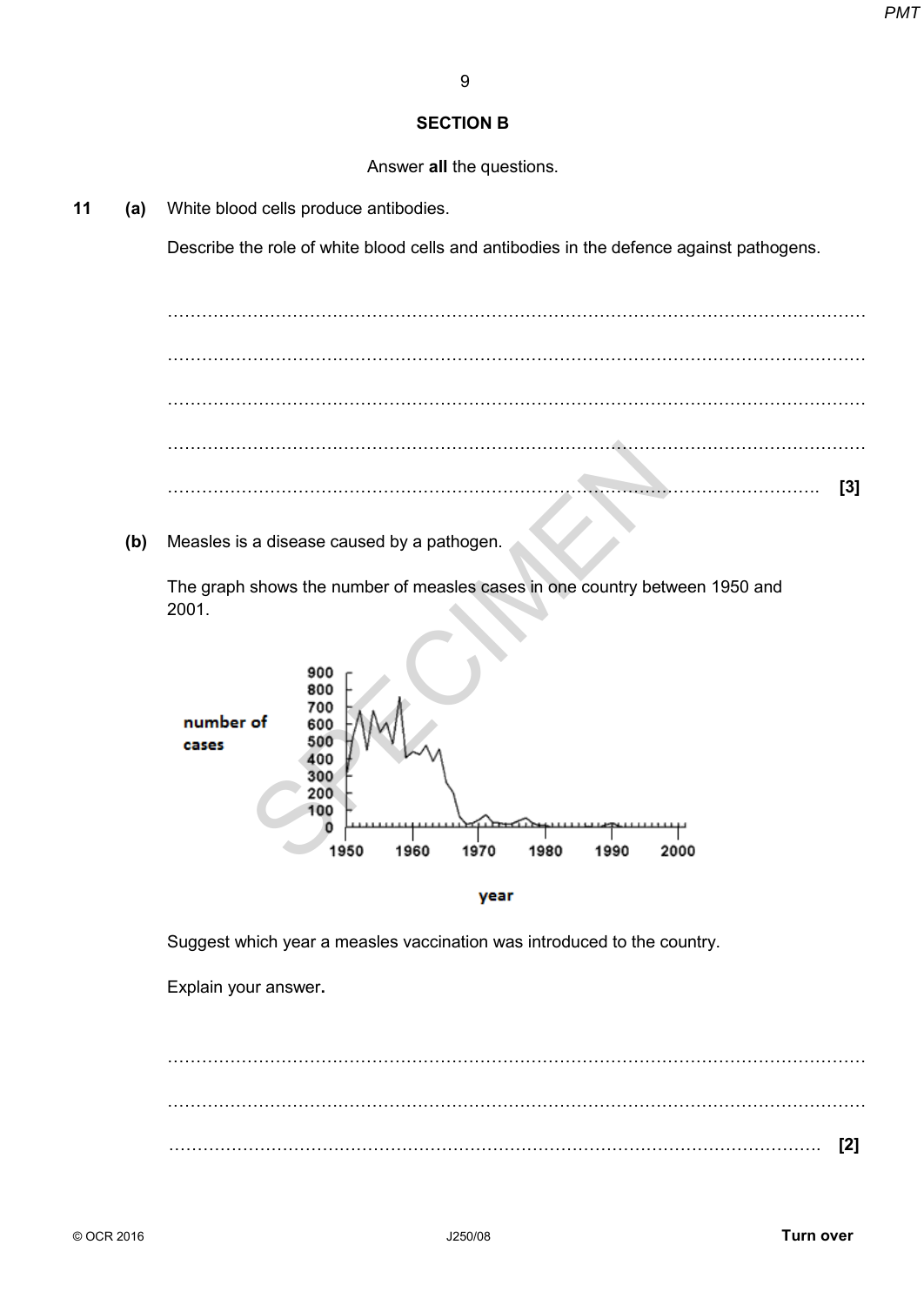- **(c)** Jay investigates different antibiotics.
	- He puts antibiotic discs onto agar containing bacteria.
	- The bacteria are left to grow.
	- The diagram shows his results.
	- The larger the clear zone around the antibiotic disc the more effective the antibiotic.



The table shows the cross sectional areas for the antibiotic discs tested.

| antibiotic       | cross sectional area<br>(mm <sup>2</sup> ) |
|------------------|--------------------------------------------|
| ATB <sub>1</sub> | 79                                         |
| ATB <sub>2</sub> | 154                                        |
| ATB <sub>3</sub> | 122                                        |
| ATB4             |                                            |
| ATB <sub>5</sub> | 314                                        |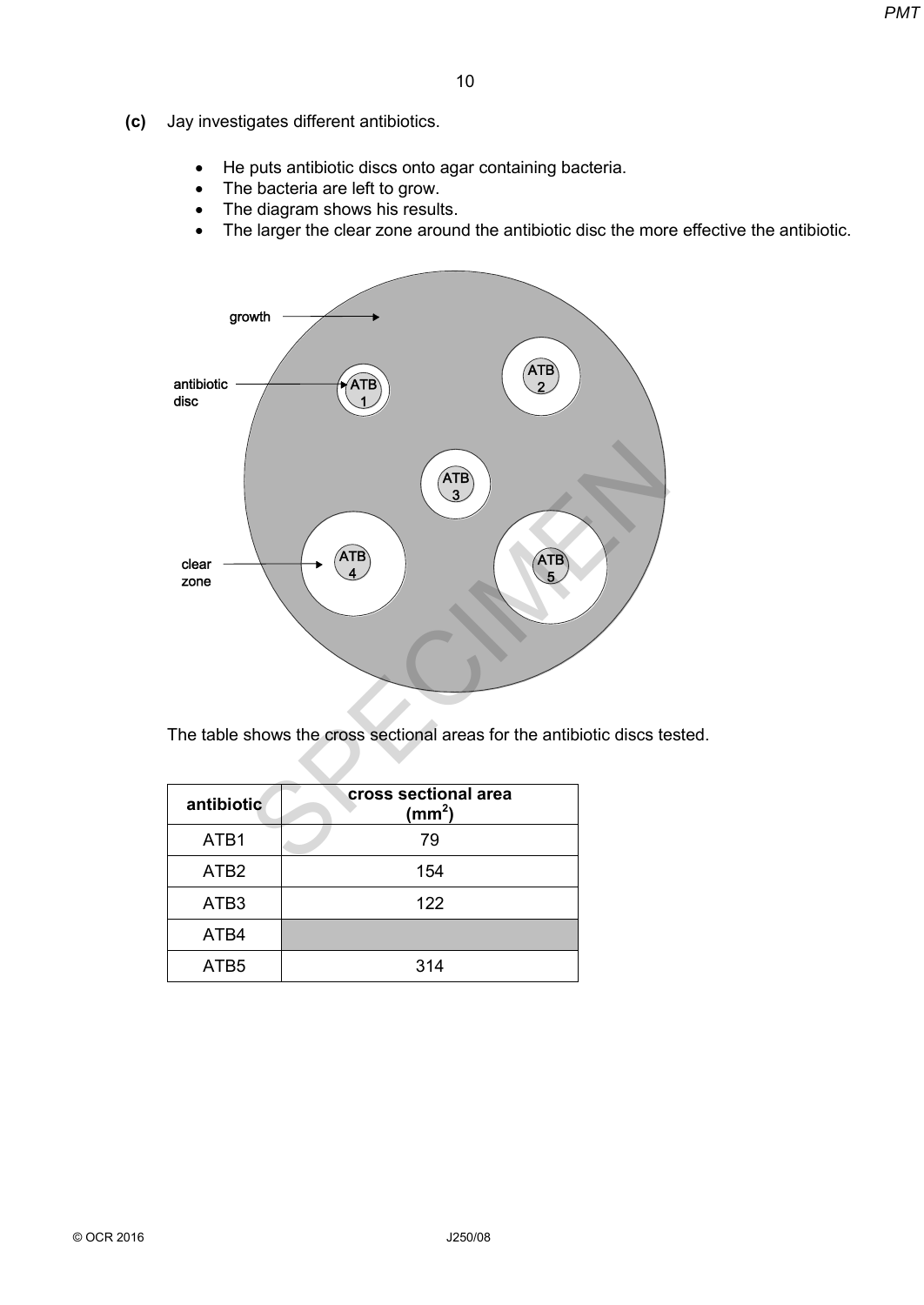**(i)** Calculate the cross sectional area of the clear zone for ATB4.

Show your working.

**Answer** = …………………………mm<sup>2</sup>

**[3]**

**(ii)** Jay concludes that ATB5 is the best antibiotic for treating bacterial infections.

Evaluate his conclusion.

…………………………………………………………………………………………………………… …………………………………………………………………………………………………………… …………………………………………………………………………………………………………… …………………………………………………………………………………………………………… ……………………………………………………………………………………………………. **[3]** SPECIMEN *PMT*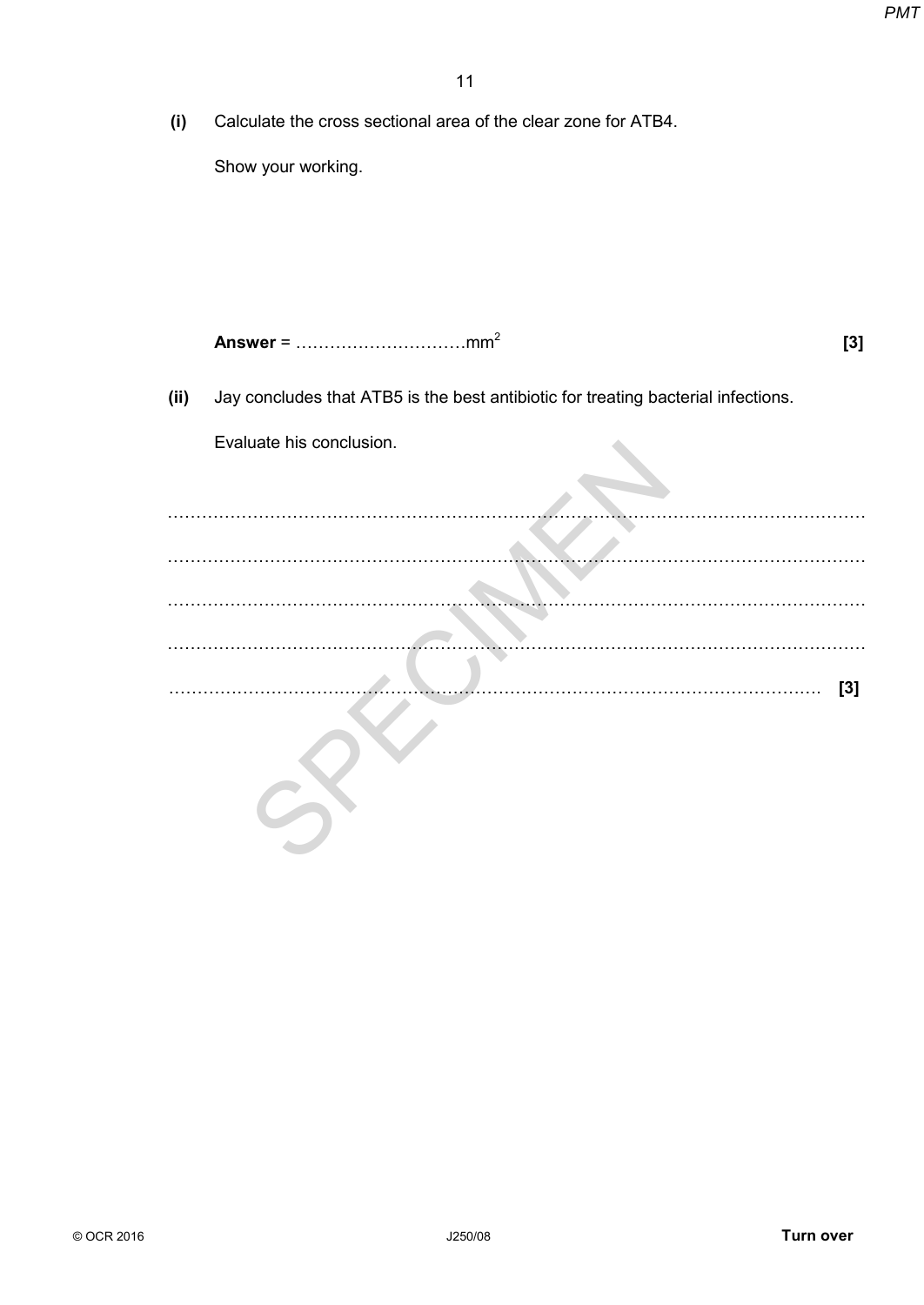**12** Kate and Tom investigate the effect of light intensity on plant growth.

They collect leaves from nettle plants growing in two different light intensities.

They then measure the surface area of each leaf.

The tally chart shows their results.

| Surface area       | <b>Light intensities</b><br>(lux) |      |  |
|--------------------|-----------------------------------|------|--|
| (cm <sup>2</sup> ) | 989                               | 1249 |  |
| < 6.1              | Ш                                 |      |  |
| $6.1 - 7.0$        |                                   | III  |  |
| $7.1 - 8.0$        |                                   | 11   |  |
| $8.1 - 9.0$        | III                               |      |  |
| $9.1 - 10.0$       | III                               |      |  |
| 10.1-11.0          | III                               |      |  |
| 11.1-12.0          |                                   |      |  |
| >12.0              |                                   |      |  |

**(a)** Which type of variation is shown by the results?

|                      |                                 | 12                                                                                   |
|----------------------|---------------------------------|--------------------------------------------------------------------------------------|
|                      |                                 | and Tom investigate the effect of light intensity on plant growth.                   |
|                      |                                 | collect leaves from nettle plants growing in two different light intensities.        |
|                      |                                 | then measure the surface area of each leaf.                                          |
|                      | ally chart shows their results. |                                                                                      |
|                      |                                 |                                                                                      |
| face area            |                                 | <b>Light intensities</b><br>(lux)                                                    |
| (cm <sup>2</sup> )   | 989                             | 1249                                                                                 |
| < 6.1                | III                             | $\prime$                                                                             |
| $6.1 - 7.0$          | $\prime$                        | III                                                                                  |
| $7.1 - 8.0$          | $\prime$                        | $\boldsymbol{\mathit{II}}$                                                           |
| $8.1 - 9.0$          | III                             | $\prime$                                                                             |
| $.1 - 10.0$          | III                             | $\prime$                                                                             |
| $0.1 - 11.0$         | III                             | $\prime$                                                                             |
| $1.1 - 12.0$         | I                               | $\prime$                                                                             |
| >12.0                |                                 |                                                                                      |
|                      |                                 | Which type of variation is shown by the results?                                     |
| Explain your answer. |                                 |                                                                                      |
|                      |                                 |                                                                                      |
|                      |                                 |                                                                                      |
|                      |                                 |                                                                                      |
|                      |                                 |                                                                                      |
|                      |                                 |                                                                                      |
|                      |                                 | Tom concludes that there are two varieties of nettle plants.                         |
|                      |                                 |                                                                                      |
|                      |                                 | Those with large leaves and those with small leaves and that this may be due to both |

**(b)** Tom concludes that there are two varieties of nettle plants.

Those with large leaves and those with small leaves and that this may be due to both the genome and the environment.

**(i)** Explain how the genome and the environment could account for the differences in the measured leaf sizes observed.

|  |  |  |  | [3] |
|--|--|--|--|-----|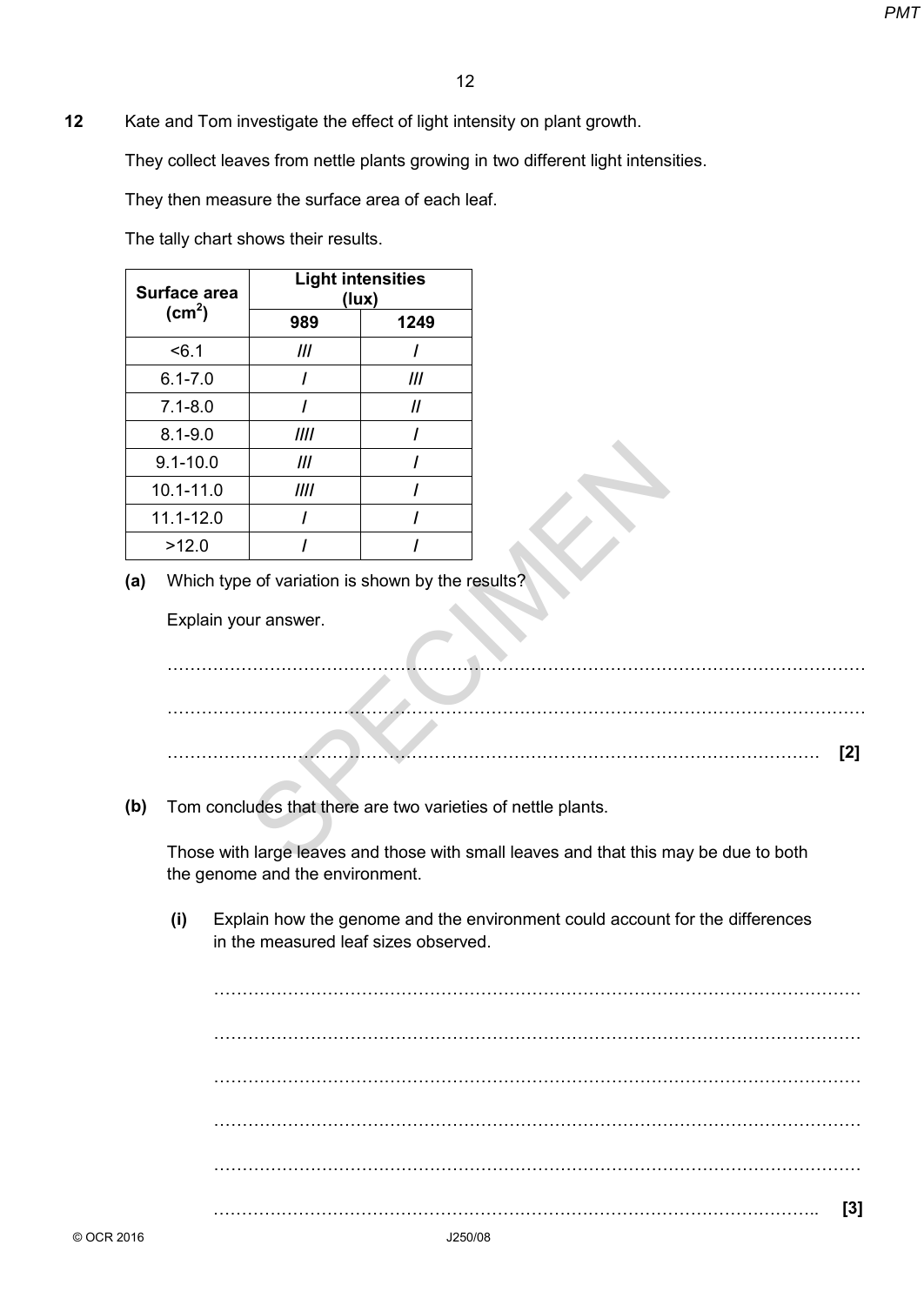**(ii)** Looking at the results, there might be **no** relationship between light intensity and leaf size.

**(iii)** Explain **two** ways in which the method could be improved to provide more evidence for a relationship between light intensity and leaf size.

|                                                                                                                                              | PM1 |
|----------------------------------------------------------------------------------------------------------------------------------------------|-----|
| 13                                                                                                                                           |     |
|                                                                                                                                              |     |
| Looking at the results, there might be no relationship between light intensity and leaf<br>size.                                             |     |
| Suggest why.                                                                                                                                 |     |
|                                                                                                                                              |     |
| $[1]$                                                                                                                                        |     |
| Explain two ways in which the method could be improved to provide more<br>evidence for a relationship between light intensity and leaf size. |     |
|                                                                                                                                              |     |
|                                                                                                                                              |     |
|                                                                                                                                              |     |
| $[2]$                                                                                                                                        |     |
|                                                                                                                                              |     |
|                                                                                                                                              |     |
| $\mathcal{S}$                                                                                                                                |     |
|                                                                                                                                              |     |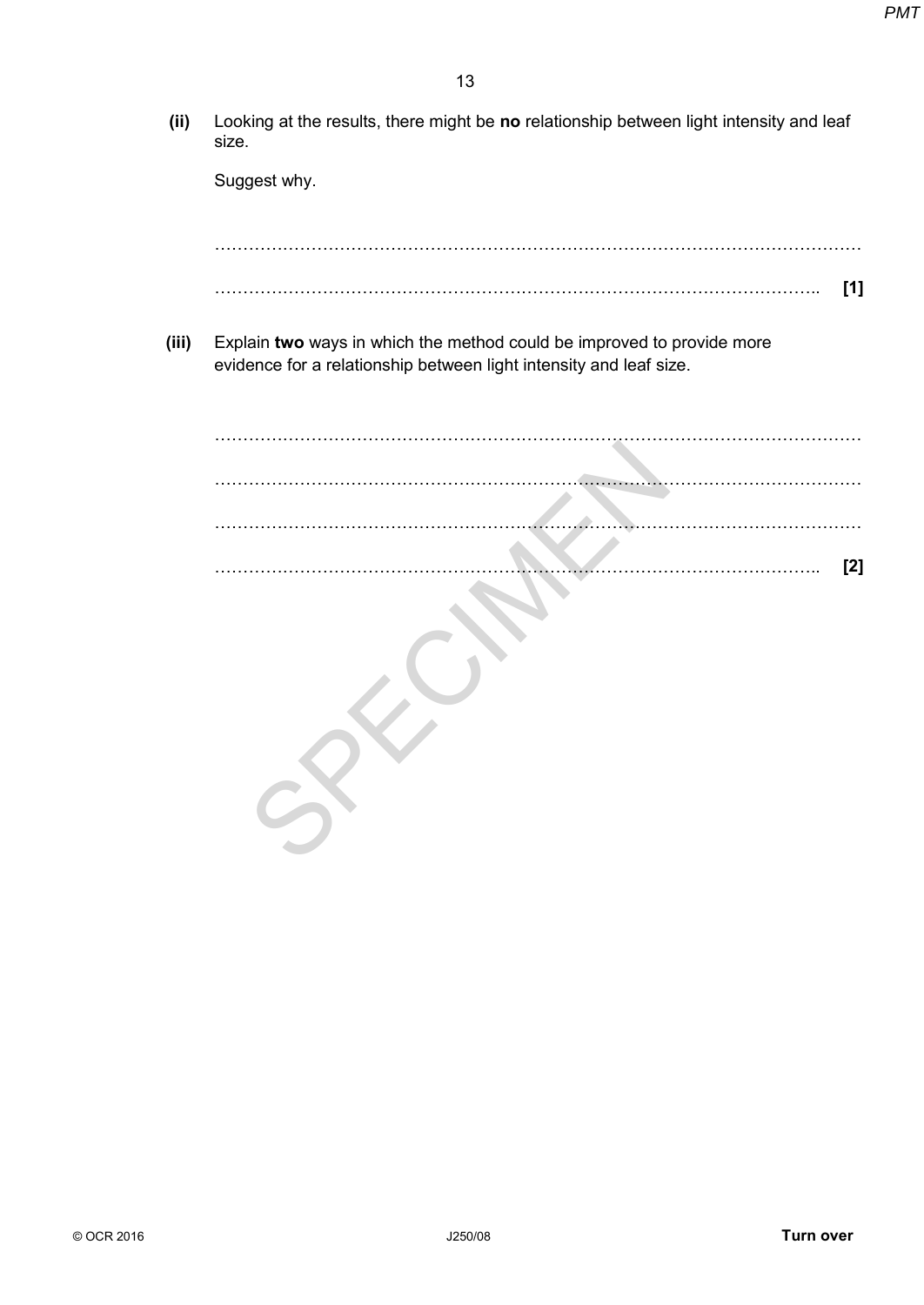- **13** Two students investigate the species living on a rocky shore.
	- **(a)** The students use a belt transect as part of their investigation.

|                                                                                      | <b>PM1</b> |
|--------------------------------------------------------------------------------------|------------|
| 14                                                                                   |            |
| students investigate the species living on a rocky shore.                            |            |
| The students use a belt transect as part of their investigation.                     |            |
| They start the belt transect near the cliff and work their way towards the sea.      |            |
| Explain how they should set up and collect data from the belt transect.              |            |
| Include the apparatus they will need and how they could record abundance of species. |            |
|                                                                                      |            |
|                                                                                      |            |
|                                                                                      |            |
|                                                                                      |            |
|                                                                                      |            |
|                                                                                      |            |
|                                                                                      |            |
|                                                                                      |            |
|                                                                                      |            |
|                                                                                      |            |
|                                                                                      |            |
|                                                                                      |            |
| [5]                                                                                  |            |
|                                                                                      |            |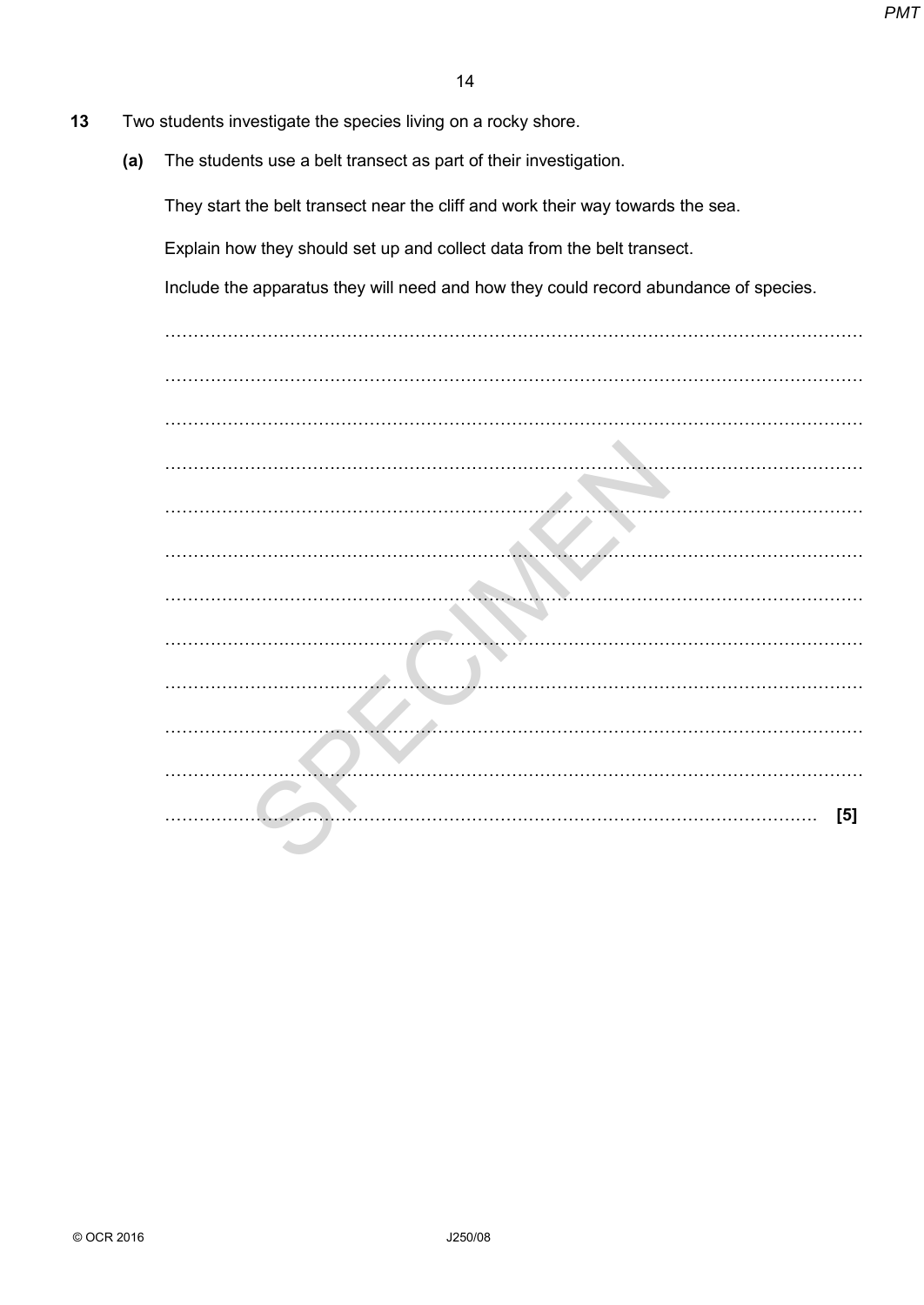**(b)** The kite diagram shows their results.

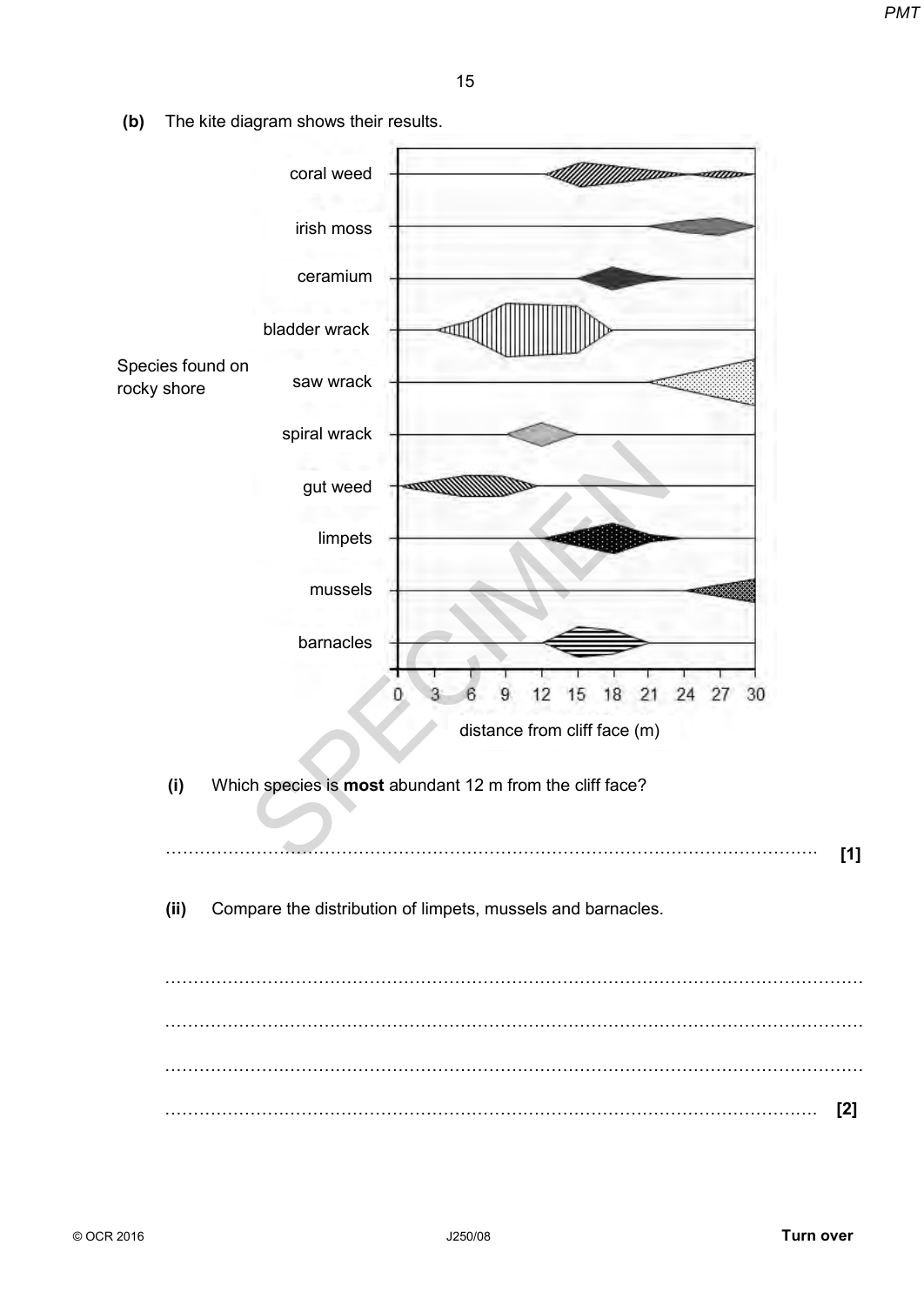**(c)** Explain how **abiotic** factors may affect the distribution of the organisms on a rocky shore.

…………………………………………………………………………………………………………… …………………………………………………………………………………………………………… …………………………………………………………………………………………………………… …………………………………………………………………………………………………………… ……………………………………………………………………………………………………. **[3]**

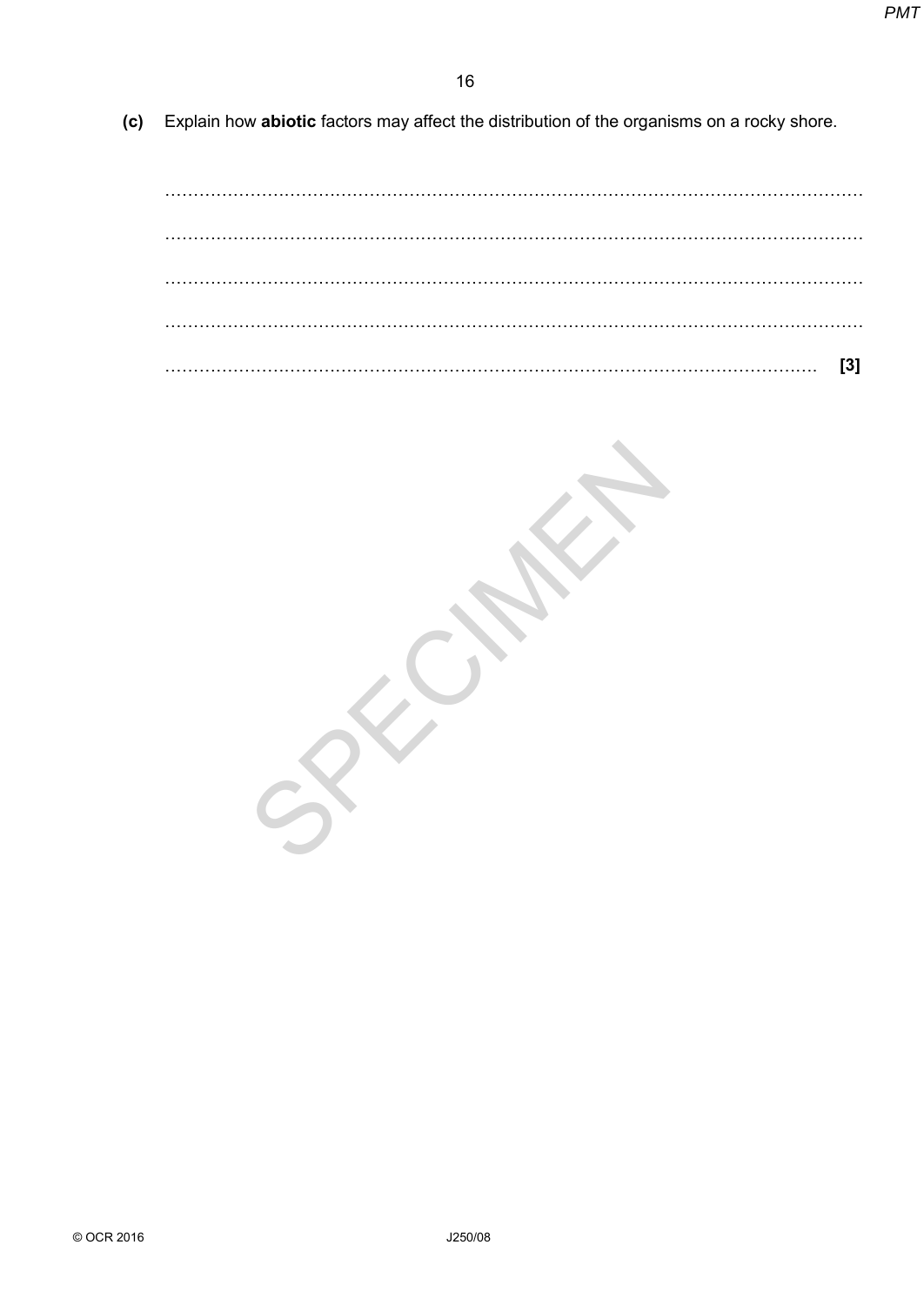**14** A complete blood count (CBC) is a common blood test used to help diagnose some blood cancers.

The CBC provides information about the number of white blood cells, red blood cells and platelets.

Blood counts are done by looking at the cells using a microscope.

The picture shows blood cells seen using a light microscope.

The darker areas have been stained.



**(a)** Describe how you would use a light microscope and stains to view **white blood cells.**

|     |                                                                  | [4] |
|-----|------------------------------------------------------------------|-----|
| (b) | The magnification of the cells is x200.                          |     |
|     | Explain how magnification is calculated when using a microscope. |     |
|     |                                                                  |     |
|     |                                                                  |     |
|     |                                                                  | [1] |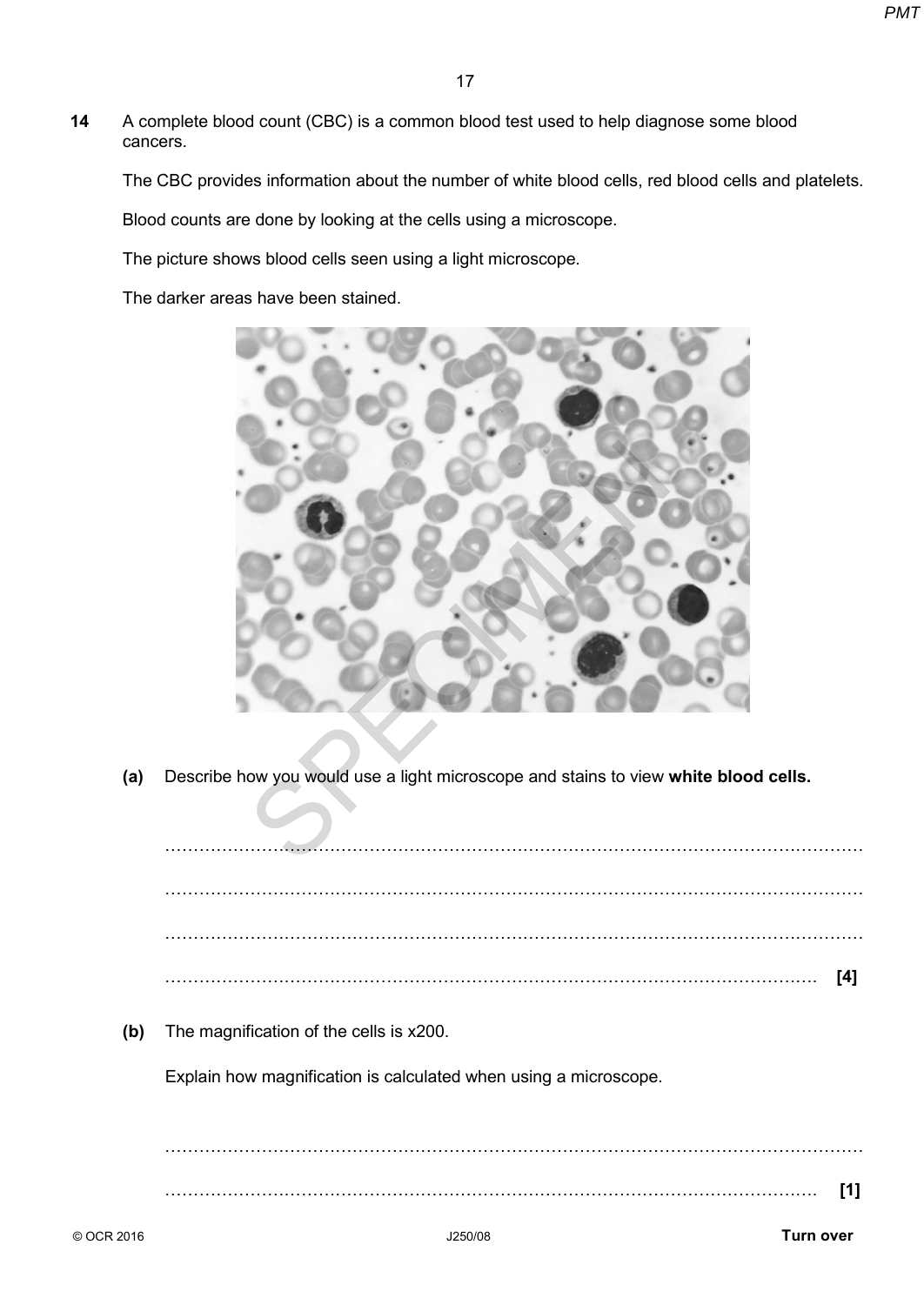**(c)** The table shows the acceptable ranges for the different blood cells in women.

|                      | Number of cells per litre of blood |
|----------------------|------------------------------------|
| Red blood<br>cells   | 3.8 to 5 x $10^{12}$               |
| White blood<br>cells | 4 to 11 x $10^9$                   |
| platelets            | 150 to 440 x $10^9$                |

|                         |                                                                                                                                                                        | PM1 |
|-------------------------|------------------------------------------------------------------------------------------------------------------------------------------------------------------------|-----|
|                         |                                                                                                                                                                        |     |
|                         | 18                                                                                                                                                                     |     |
|                         | The table shows the acceptable ranges for the different blood cells in women.                                                                                          |     |
|                         |                                                                                                                                                                        |     |
|                         | Number of cells per litre of blood                                                                                                                                     |     |
| Red blood<br>cells      | 3.8 to 5 x $10^{12}$                                                                                                                                                   |     |
| White blood<br>cells    | 4 to 11 x $10^9$                                                                                                                                                       |     |
| platelets               | 150 to 440 x 10 <sup>9</sup>                                                                                                                                           |     |
|                         | Some cancers can cause a decrease in white blood cell count.<br>Look at the information. It shows the blood count results for a female patient.                        |     |
|                         | Number of cells per litre of blood                                                                                                                                     |     |
| Red blood<br>cells      | $4.2 \times 10^{12}$                                                                                                                                                   |     |
| White blood<br>cells    |                                                                                                                                                                        |     |
| platelets               | $300 \times 10^{9}$                                                                                                                                                    |     |
| complete<br>blood count | 4.503x10 <sup>12</sup>                                                                                                                                                 |     |
| count?                  | Do the results suggest that the patient has a cancer that causes a low white blood cell<br>Calculate the result for white blood cells to help you explain your answer. |     |

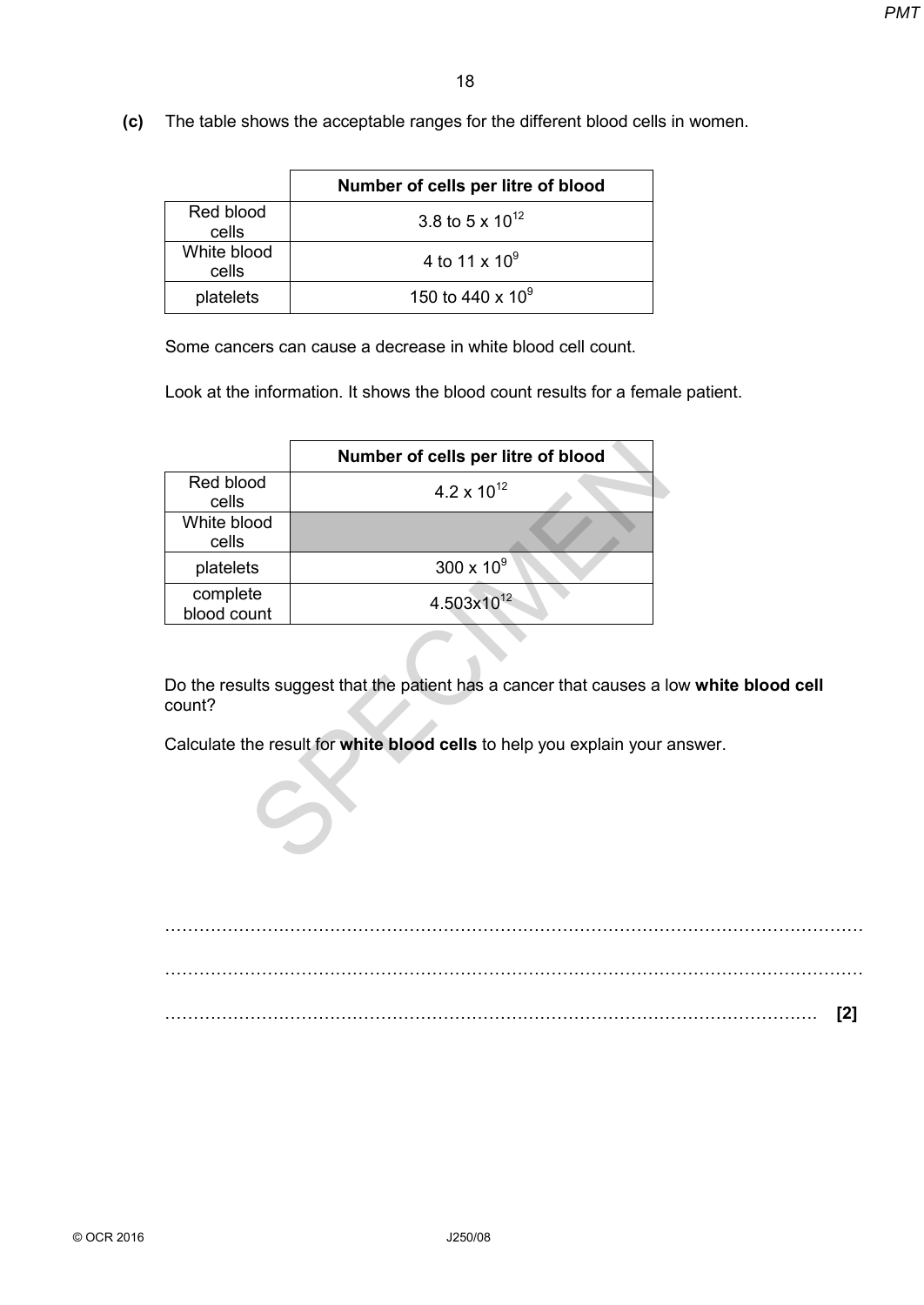**(d)** The diagram shows an image of the cell cycle.

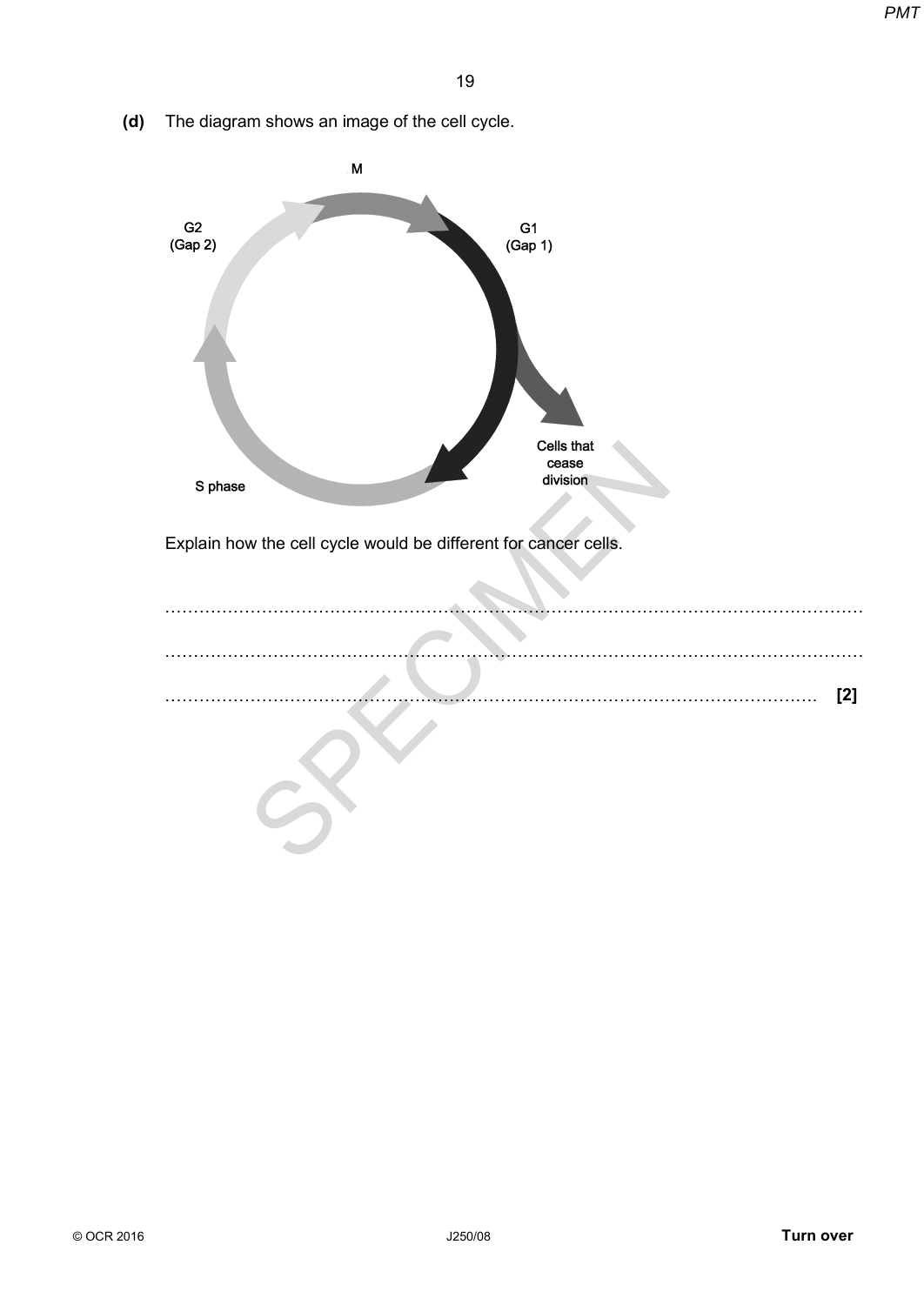**15** Read the information about one example of GM crops.

#### **Bt-corn**

**(a) (i)** Which two types of enzymes are used in genetic engineering?

|      |                                                                                                                                                                                                                                                                                                                                | PM1 |
|------|--------------------------------------------------------------------------------------------------------------------------------------------------------------------------------------------------------------------------------------------------------------------------------------------------------------------------------|-----|
|      | 20                                                                                                                                                                                                                                                                                                                             |     |
|      | I the information about one example of GM crops.                                                                                                                                                                                                                                                                               |     |
|      | <b>Bt-corn</b>                                                                                                                                                                                                                                                                                                                 |     |
|      | Bt-corn is a genetically modified sweet corn plant. The plant produces<br>a poison which kills insects. This means the farmer no longer needs to<br>use insecticides. The genetically modified sweet corn is called Bt-corn<br>because the insect-killing gene in the plant comes from the<br>bacteria Bacillus thuringiensis. |     |
| (i)  | Which two types of enzymes are used in genetic engineering?                                                                                                                                                                                                                                                                    |     |
|      | $\mathbf 1$                                                                                                                                                                                                                                                                                                                    | [2] |
| (ii) | Describe how these enzymes are used to produce genetically engineered Bt-<br>corn.                                                                                                                                                                                                                                             |     |
|      |                                                                                                                                                                                                                                                                                                                                |     |
|      |                                                                                                                                                                                                                                                                                                                                |     |
|      |                                                                                                                                                                                                                                                                                                                                | [3] |